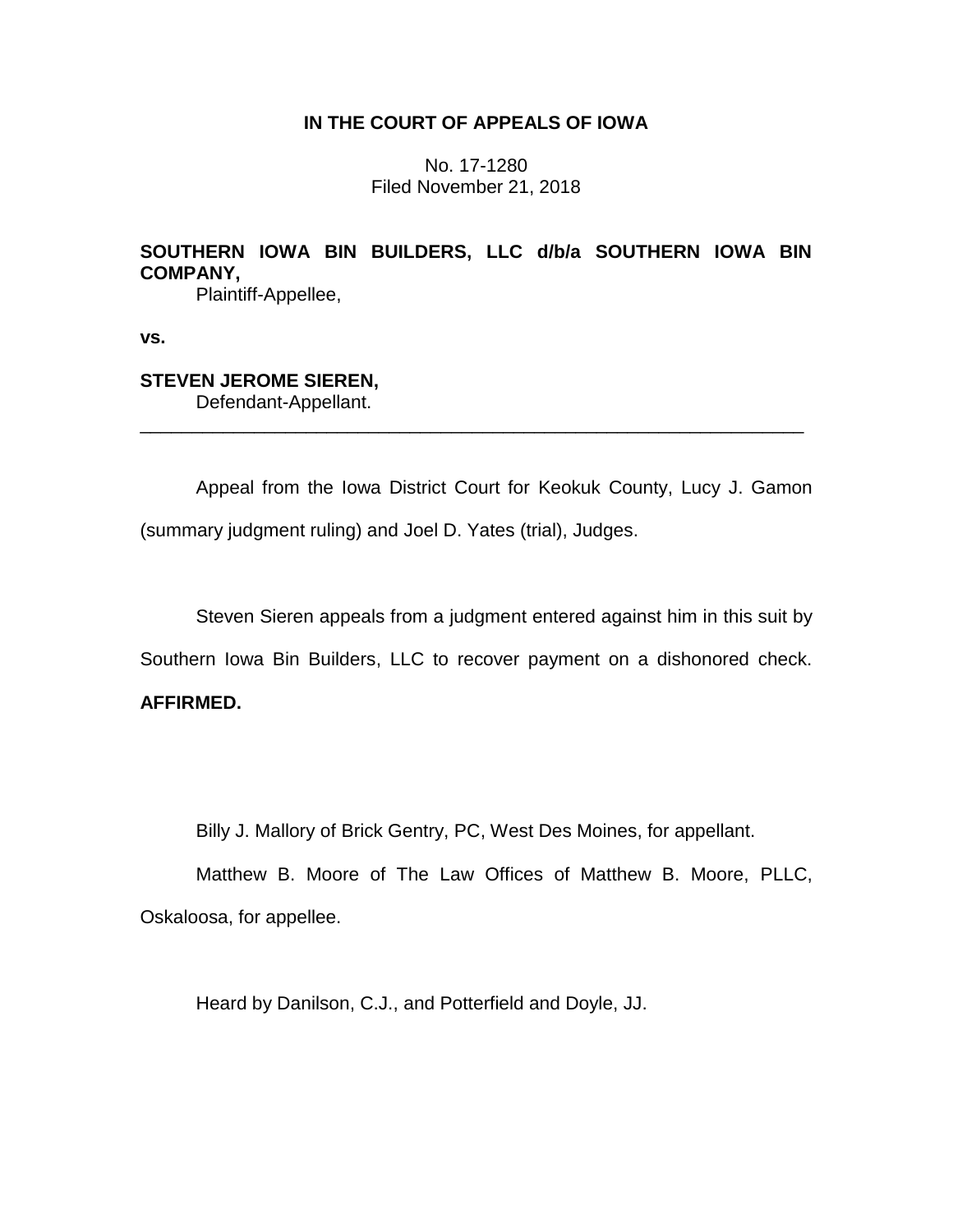#### **DANILSON, Chief Judge.**

The district court found in favor of Southern Iowa Bin Builders, LLC (Bin Builders) in this action to recover payment on a dishonored check against Steven Sieren. Sieren appeals, contending the check was not dishonored because Bin Builders first breached a "hold check" agreement by cashing the check without Sieren's approval. He also asserts the court erred in rejecting his counterclaims against Bin Builders for breach of contract, negligent construction, and conversion. Because we give weight to the court's credibility assessments and the trial court's findings are supported by substantial evidence, we affirm.

#### **I. Background Facts and Proceedings.**

Bin Builders is a single-member limited liability company, and Jason Van Donselaar is its president and sole member. Bin Builders, through Van Donselaar, entered into an oral agreement with Sieren for the installation of two additional grain bins and related other work regarding existing grain bins at Sieren's property known as Sutton Farm. Sieren agreed to Bin Builders's bid of June 5, 2014, which estimated over \$180,000 for materials and labor. Sieren's father, Jerome Sieren, gave Bin Builders \$98,000 on June 20, 2014, and Bin Builders began its work on the project. Sieren and his father often worked on the Sutton Farm site with Van Donselaar. At Sieren's request, Bin Builders provided additional work and materials not included in the original bid disassembling and re-erecting a bin on Sutton Farm that Sieren had on another property (Blakesburg). In late October, Van Donselaar spoke with Sieren about having to "get settled up, caught up with new material coming in that was paid for by [Bin Builders], that we needed to get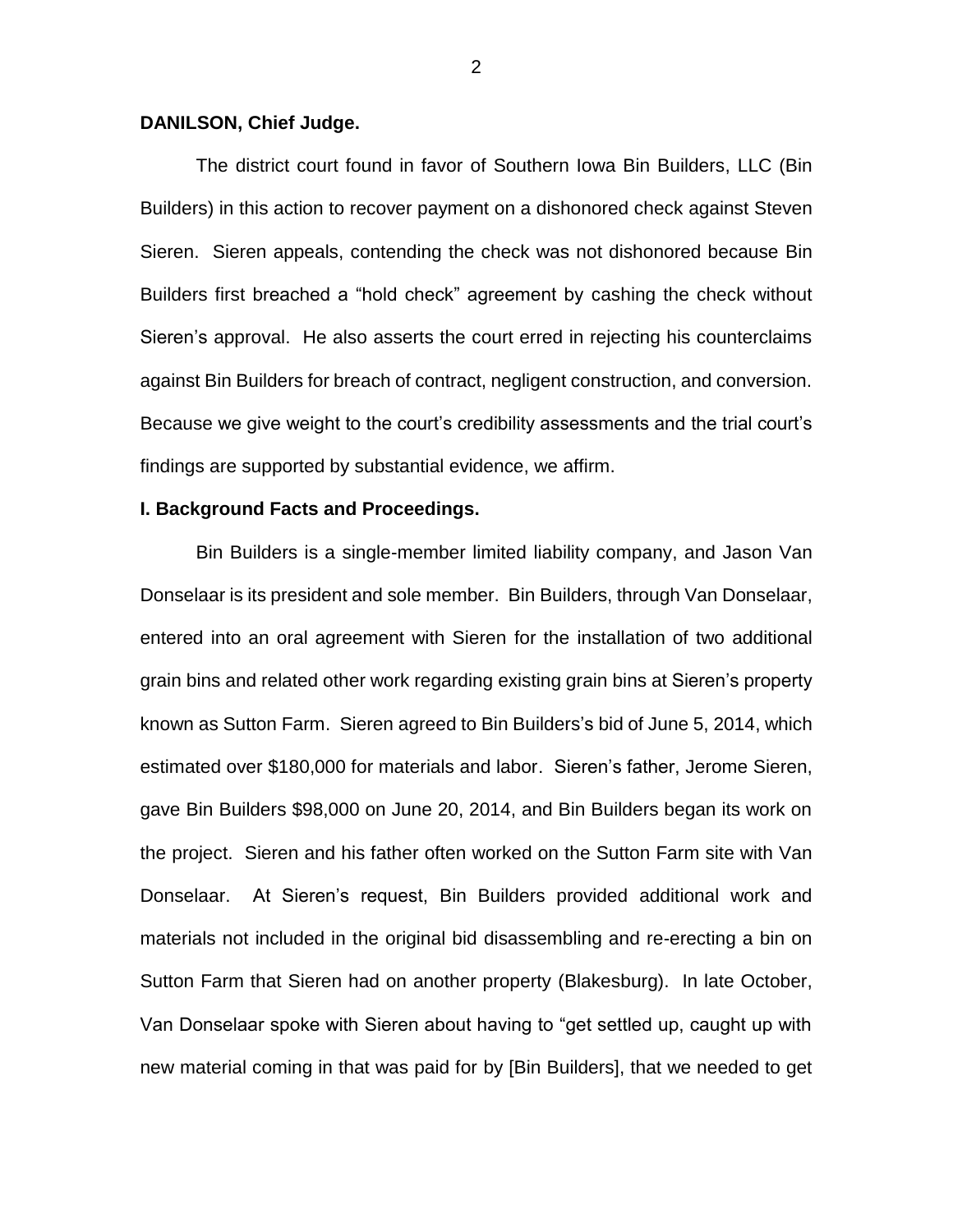together on that and from that day forward he disappeared. Never seen him again."

Sometime shortly after November 19, 2014, Van Donselaar went to Sieren's shop, but he was not there. Van Donselaar left invoices for work completed and materials Bin Builders had paid for to date, which invoices totaled \$164,139.32 with a balance due of \$66,139.32. Van Donselaar informed Sieren that Bin Builders was unable to do any further work on the grain bin project unless and until additional payments were made by Sieren to Bin Builders.

Sieren was still harvesting his crop in December 2014. On December 28, Van Donselaar asked Sieren via text message, "Did you get financing figured out with the bank." On January 7, 2015, Sieren responded, "still got 2 meet with banker?" On January 8, Van Donselaar sent a text, "I would like to come down tomorrow to get a check I'm going to be in your neighborhood." At about 7:00 a.m. on January 9, Sieren responded, "What time are u going to be down?"

Van Donselaar arrived at Sieren's home on the morning of January 9 to discuss the need for additional payment from Sieren and moving forward on the project. They discussed the invoices and agreed to some adjustments, after which Sieren gave Bin Builders a signed and dated check for \$58,057. However, Sieren informed Bin Builders not to cash the check until later, and Van Donselaar agreed to do so.

On January 13, Van Donselaar sent a text, "I'm going to the bank today can I run that check through." Sieren sent a text, "I have appoint at 2pm today with banker?"

3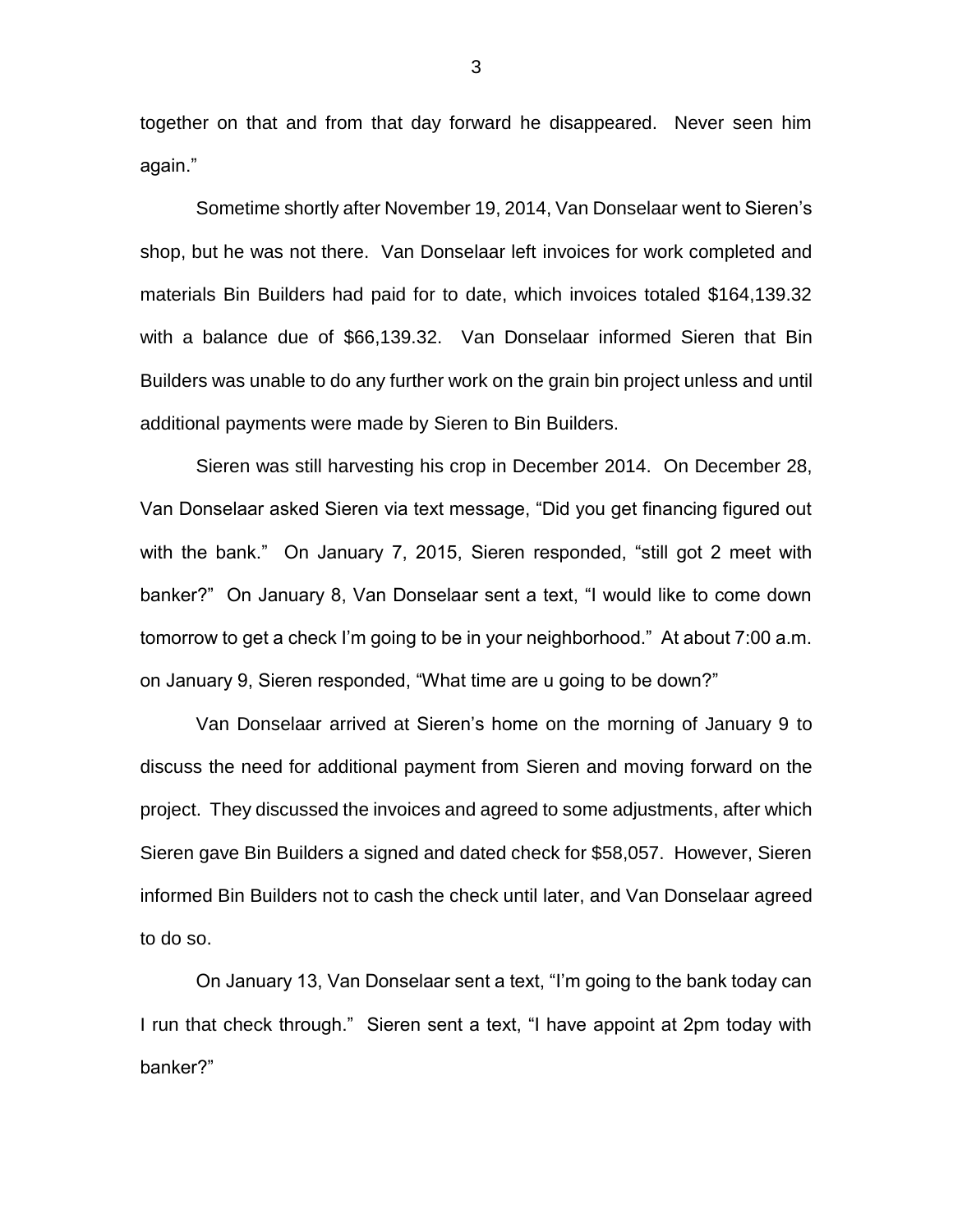At 8:23 a.m. on January 15, Van Donselaar sent a text to Sieren, "On my way." Van Donselaar went to the bank and, after consulting with a banker who checked to see if there were sufficient funds in Sieren's account, Van Donselaar deposited the January 9th check. At 10:44 a.m., Sieren sent at text to Van Donselaar, "What is ur 20." Van Donselaar responded, "I was there a couple hours ago you need the clamps for the back side. The are typically wire to the flighting but i did t see them do you know where they are at."

On January 21, 2015, Sieren stopped payment on the check. He did not inform Bin Builders.

On January 23, Van Donselaar was informed by his bank that he was overdrawn by \$40,000 and that payment had been stopped on Sieren's check. On January 27, Van Donselaar sent Sieren two texts, "Do you have the money yet?" And, "I need to go too ottumwa today or tomorrow just wondering if we meet up then to get this taken care of." On Monday, February 2, he sent Sieren two more texts, "Is it going to work this morning" and "Even just 24-25K for today to cover me." Sieren responded, "will be thursday before i can get some money?"

On Thursday February 5, Van Donselaar sent these texts: "Tomorrow morning work for you too get together for a check." An hour later, "What time works for you." Sieren responded, "Didn't get my corn hauled? Sorry no money?"<sup>1</sup>

Bin Builders filed suit against Sieren for the dishonored check. After a twoday trial to the district court, the court concluded "there is no question that the check in the amount of \$58,057.00 is a fully integrated written contract" and that,

<sup>&</sup>lt;sup>1</sup> Exhibits N and O include receipts from ADM Grain Company for delivery of corn by Sieren on January 16, 19, 22, 28, 30, and February 3, 2015.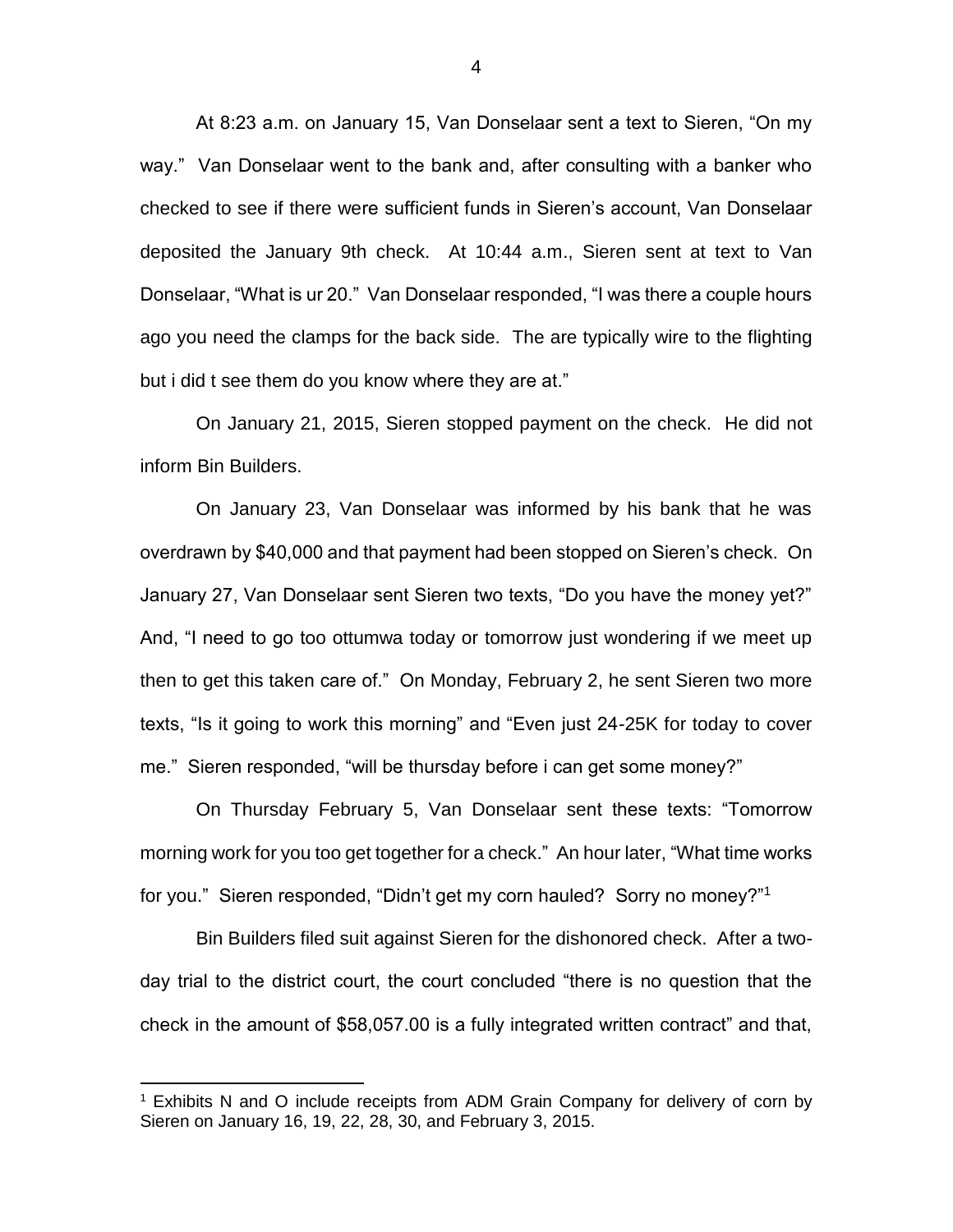even accepting a "hold-check" agreement, Bin Builders "acted reasonably and did

not violate any hold-check agreement." The court found:

[Bin Builders] waited four days and reached out via text message to [Sieren] as to whether [Bin Builders] could now cash the check. [Sieren] not only did not reply to the text message, but has provided no rationale as to why he did not respond. [Bin Builders] then waited two extra days and received both the advice of his banker and verification that there were adequate funds in the account prior to cashing said check. Additionally, a critical factor in this analysis is that the bulk of the money in question had to do with services already performed. [Sieren] cannot claim that if he never spoke to [Bin Builders] again, then [Bin Builders] had no right or authority at any time to cash the check in question. [Sieren] wanted to sleep on it, and he did. [Bin Builders] was able to verify that [Sieren] did, in fact, have the monies to cover the check.

[Bin Builders] waited six days prior to cashing the check. [Sieren]'s hold-check agreement contained no definite end date. Again, the check in question was for invoices for work that had already been performed by [Bin Builders] and not solely for work to be performed in the future. It would make no sense to require [Bin Builders] to wait a lengthy and/or indefinite period of time before cashing the check for work which had already been performed. Again, [Bin Builders] did attempt to "speak" with [Sieren] and [Sieren], of his own volition, failed to respond. Not only do we have an integrated written contract, but the court also concludes that [Bin Builders] did not breach any hold-check agreement.

[Sieren] now claims that [Bin Builders]'s actions damaged him and he is entitled to an offset. It is accurate to say that [Sieren]'s claims of damages changed, evolved, and were modified over the course of this case. [Sieren]'s credibility took a major hit when he acknowledged on cross-examination that his damage claims for electricity were, in fact, frivolous. This is just one example of [Sieren] lacking credible evidence on his claim for damages. Simply stated, [Sieren] failed to meet his burden of proof as to damages caused by [Bin Builders], and the court also notes that [Sieren] failed to present any type of expert testimony or any testimony other than his own which would verify his alleged damages.

Judgement was entered in favor of Bin Builders in the amount of the check plus

interest and \$12,000 for attorney fees.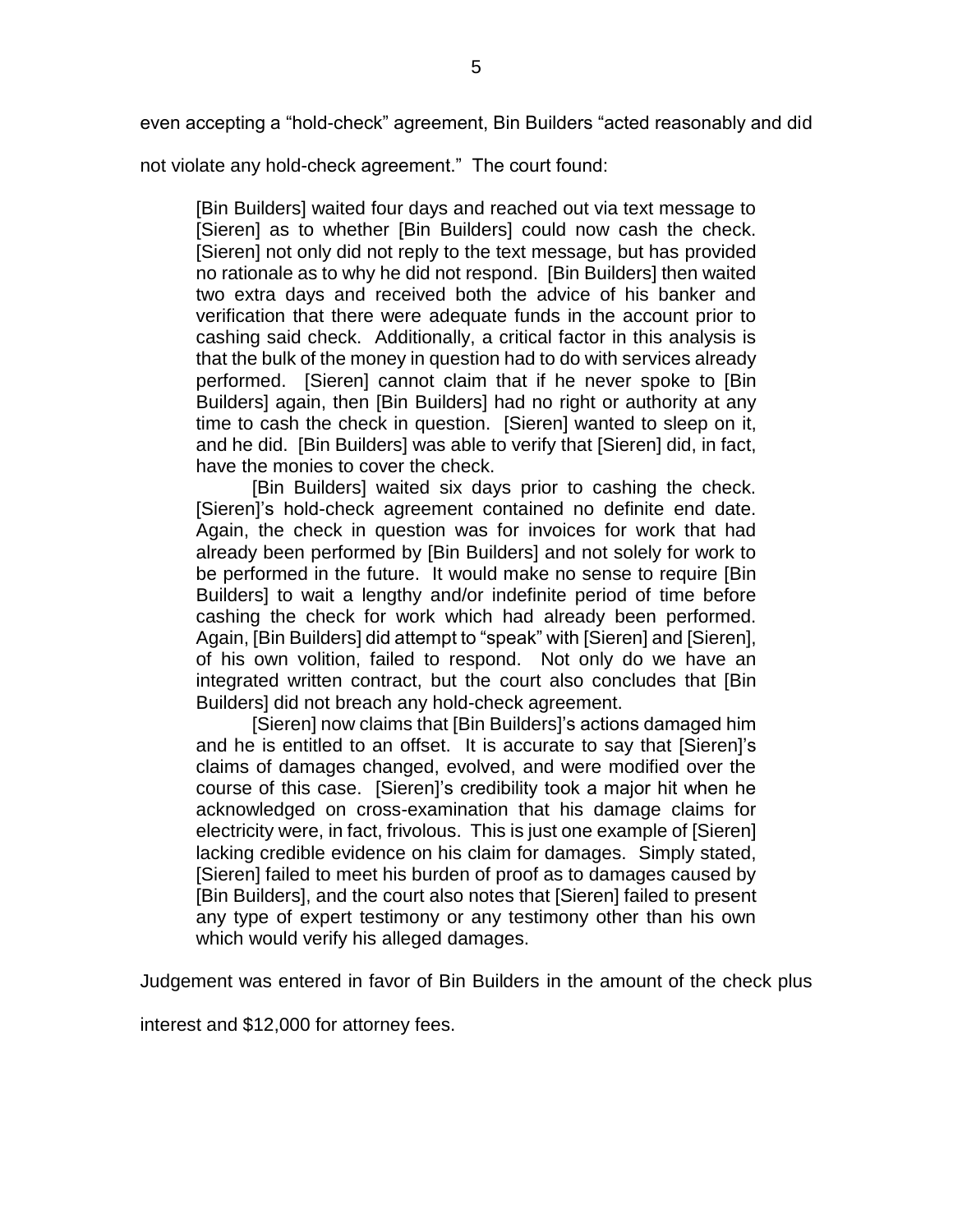Sieren now appeals. He does not challenge the law applied by the district court.<sup>2</sup> But, he does challenge the court's findings and its application of law to the facts.

#### **II. Scope and Standard of Review.**

Our review is for correction of errors of law. Iowa R. App. P. 6.907. "We are bound by the trial court's findings of fact so long as they are supported by substantial evidence." *Smith v. State*, 845 N.W.2d 51, 54 (Iowa 2014). "We consider evidence as substantial if a reasonable person would accept the evidence as adequate to reach the district court's conclusion." *Id.* (citation omitted).

#### **III. Discussion.**

 $\overline{a}$ 

*A. Agreements.* The parties initially had agreements through bids submitted by Bin Builders and accepted by Sieren. Additional work, which was not identified in the bids, was also added to the plans. Subsequently, a dispute arose. Bin Builders sent an invoice but was not paid, and Sieren disputed some line items in the invoice. The parties ultimately reached a mutual agreement on January 9, 2015, to resolve their dispute requiring Sieren to pay \$58,057 in lieu of the invoiced amount of \$66,139.52. However, the check issued by Sieren was dishonored by the bank $3$ 

 $2$  On appeal, Sieren complains Bin Builders has failed to cite authorities in its appellate brief. However, it is Sieren's burden to establish that the decision on appeal is erroneous. Even where an appellee files no brief, the appellant is not automatically entitled to prevail. We "handle the matter in a manner most consonant with justice and [our] own convenience." *Bowen v. Kaplan*, 237 N.W.2d 799, 801 (Iowa 1976); *see also State ex rel. Buechler v. Vinsand*, 318 N.W.2d 208, 209 (Iowa 1982).

 $3$  Neither party has described their compromise as a substituted agreement or as an accord and satisfaction. Accordingly, we will review the case without attempting to delineate the compromise agreement.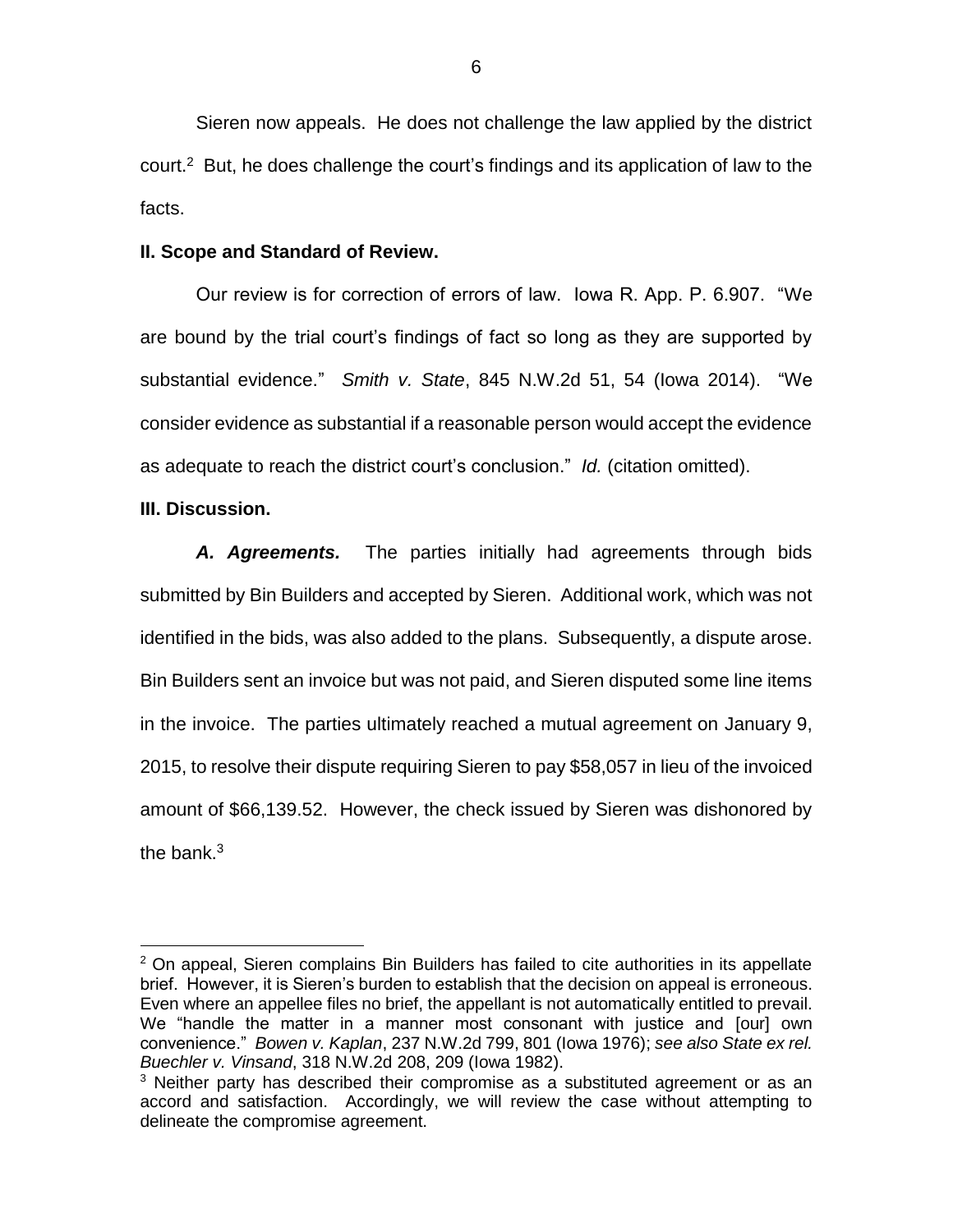*B. Dishonored check.* Sieren acknowledges that the Iowa Uniform

Commercial Code Article 3 governs an action for a dishonored check. *See* Iowa

Code §§ 554.3101–.3605, 625.22 (2015). Section 554.3104 provides:

(1) Except as provided in subsections 3 and 4, "negotiable instrument" means an unconditional promise or order to pay a fixed amount of money, with or without interest or other charges described in the promise or order, if it:

(a) is payable to bearer or to order at the time it is issued or first comes into possession of a holder;

(b) is payable on demand or at a definite time; and

(c) does not state any other undertaking or instruction by the person promising or ordering payment to do any act in addition to the payment of money, but the promise or order may contain an undertaking or power to give, maintain, or protect collateral to secure payment, an authorization or power to the holder to confess judgment or realize on or dispose of collateral, or a waiver of the benefit of any law intended for the advantage or protection of an obligor.

(2) "Instrument" means a negotiable instrument.

(3) An order that meets all of the requirements of subsection 1, except paragraph "a", and otherwise falls within the definition of "check" in subsection 6 is a negotiable instrument and a check.

. . . . (6) "Check" means a draft, other than a documentary draft, payable on demand and drawn on a bank or a cashier's check or teller's check. An instrument may be a check even though it is described on its face by another term, such as "money order".

Section 554.3113(1) provides, "An instrument may be antedated or

postdated. The date stated determines the time of payment if the instrument is

payable at a fixed period after date." A check is "payable on demand" if it "does

not state any time of payment." Iowa Code § 554.3108(1). The January 9, 2015

check indicates no condition on its face.<sup>4</sup>

<sup>4</sup> We agree with Sieren's arguments the check was not a fully-integrated agreement. *See In re of Estate of Chiodo*, 333 N.W.2d 241, 242 (Mich. Ct. App. 1983) (concluding even adding the word "labor" on a check does not transform "the check from an ordinary negotiable instrument"). "An integrated agreement is a writing or writings constituting a final expression of one or more terms of an agreement." *Fausel v. JRJ Enters., Inc.*, 603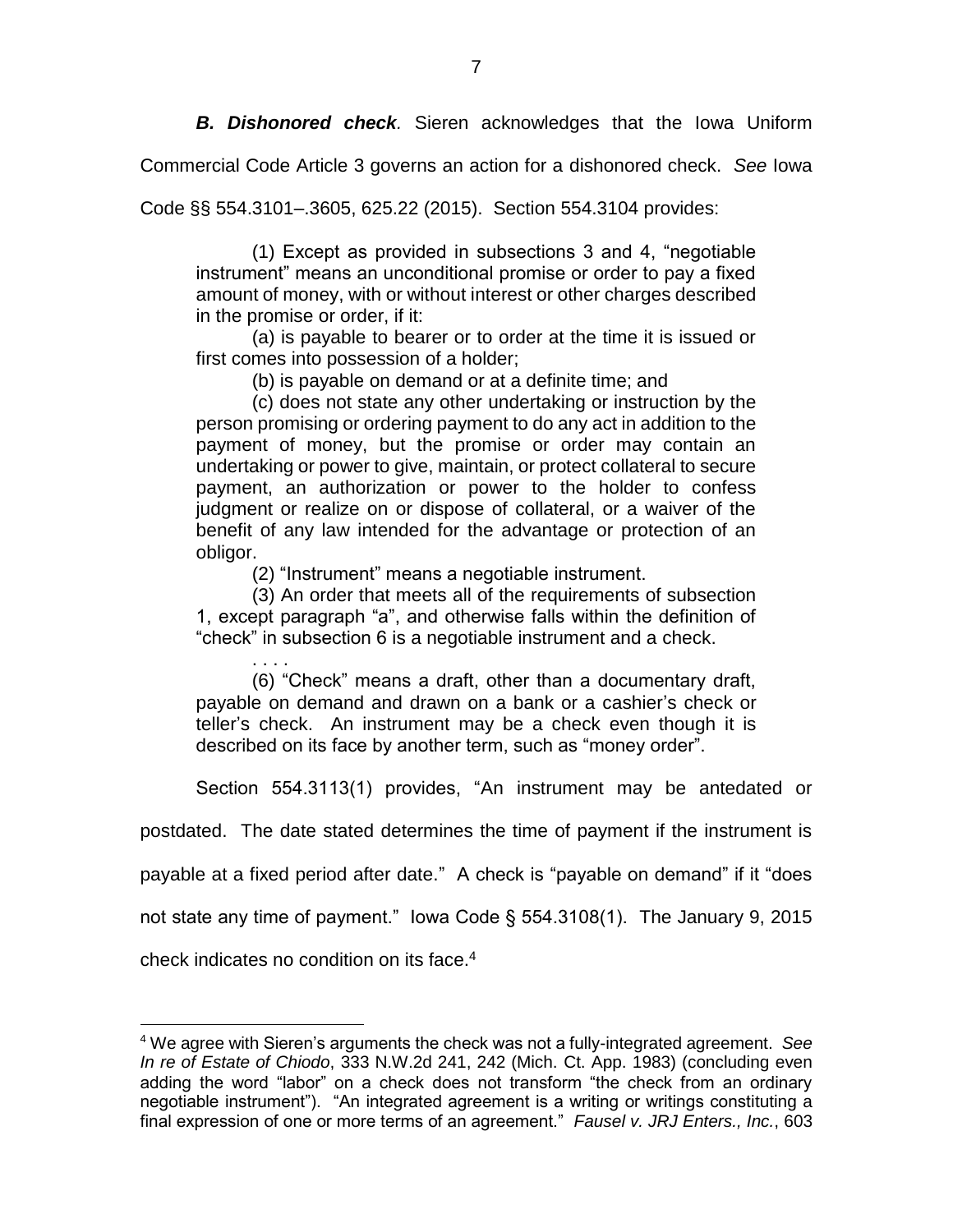According to section 554.3502(1)(a), "If the note is payable on demand, the note is dishonored if presentment is duly made to the maker and the note is not paid on the day of presentment."<sup>5</sup>

Here, on January 9, 2015, Sieren provided a signed and dated check to Bin Builders in the amount of \$58,057. Pursuant to section 554.3113(1) then, the check was payable on January 9, 2015, as that is the "date stated" on the check unless Sieren can prove his defense grounded upon section 554.3117, which provides:

Subject to applicable law regarding exclusion of proof of contemporaneous or previous agreements, the obligation of a party to an instrument to pay the instrument may be modified, supplemented, or nullified by a separate agreement of the obligor and a person entitled to enforce the instrument, if the instrument is issued or the obligation is incurred in reliance on the agreement or as part of the same transaction giving rise to the agreement. To the extent an obligation is . . . supplemented . . . by an agreement under this section, the agreement is a defense to the obligation.

*C. Supplemental agreement.* Both parties agree there was a supplemental

oral agreement that Van Donselaar would not cash the check immediately. However, they dispute the nature and extent of the condition upon which the check could be cashed. The factual dispute was for the district court to determine. *See Fausel*, 603 N.W.2d at 618 ("[W]hen the meaning of an agreement depends on extrinsic evidence, a question of interpretation is left to the trier of fact unless 'the evidence is so clear that no reasonable person would determine the issue in any way but one.'" (quoting Restatement (Second) of Contracts § 212 cmt. e (1979)).

N.W.2d 612, 618 (Iowa 1999) (quoting Restatement (Second) of Contracts § 209(1)). Accordingly, the court properly received evidence of any supplemental agreement pursuant to Iowa Code section 554.3117.

<sup>5</sup> "Presentment" is defined in section 554.3501.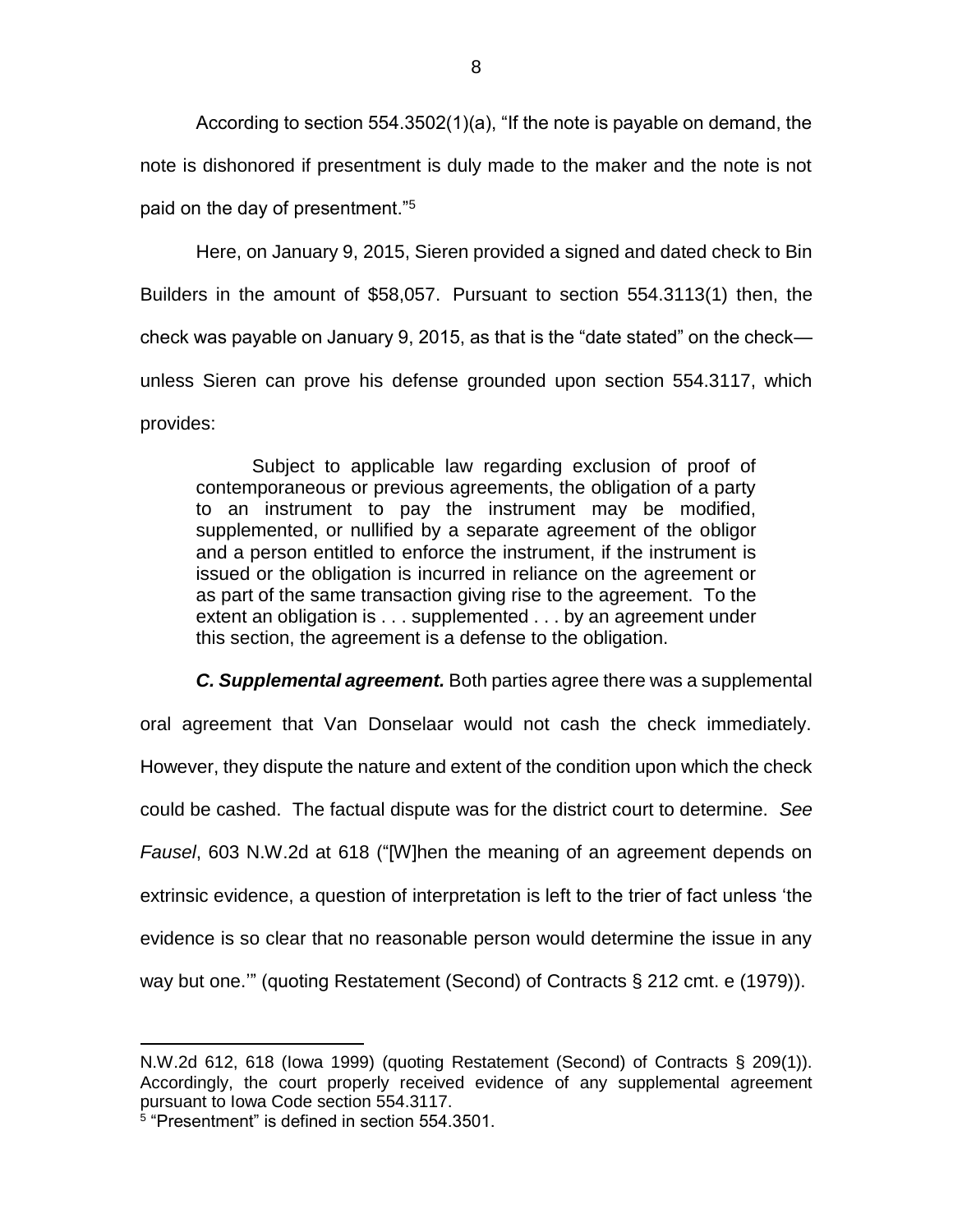Bin Builders maintains the "only contingency in the parties' oral contract . . .

was [Bin Builders] would hold the check until [Sieren] had sufficient funds in his

account to cover the check." Sieren, on the other hand, asserts that the check was

to be held until he informed Bin Builders to proceed—potentially indefinitely. We

agree with the district court that Sieren's position is unreasonable and untenable.

Van Donselaar testified:

Q. On January 9 you were negotiating what was due on what had been done in the past; correct? A. We were going through invoices 1411 through 1416.

Q. And as of that date you had been paid \$98,000? A. I had.

Q. Okay. And in order to go to the future, Steve was going to work on getting financing if he was to do it; correct? A. He had to sell corn and get financing, yes.

Q. Okay. And so when he gave you Exhibit 11 [the January 9 check]. . . .

Q. Mr. Sieren told you when he gave you Exhibit 11, "Do not cash that check until we talk further"; correct? A. The discussion was he had to get financing, the money available. He told me to hold the check until money was available.

Q. Okay. In addition to that, did he tell you, "Do not cash that check until we talk further"? A. It was to—Exactly because—until some money was available.

Q. Well, he told you until—you weren't to cash it until you talked with him again; correct? A. Correct.

Although Bin Builders was not to cash the check until Sieren informed it to

do so, we view this as simply a method to inform Bin Builders that sufficient funds

were in the account. We find it incredible to believe, as did the district court, that

the terms of the supplemental agreement prevented Bin Builders from cashing the

check when the funds were available—simply because Sieren had not yet

informed Bin Builders. There would be little purpose in accepting a check when it

could only be cashed at the whim of the issuer.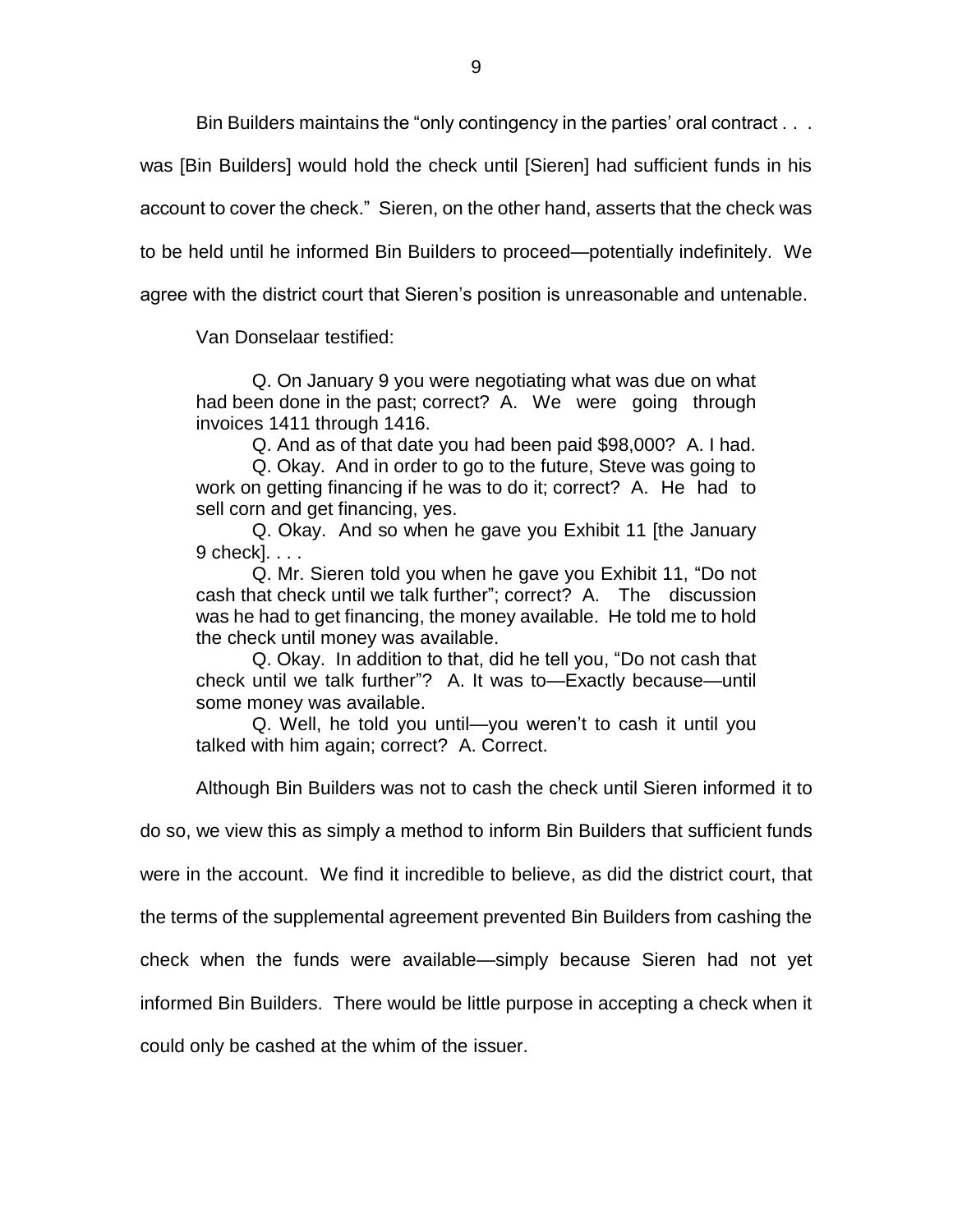Bin Builders's position is supported by the inferences arising from the text messages between Van Donselaar and Sieren. On January 7, Sieren stated he had to "meet the banker." He gave the check to Van Donselaar on January 9 and then on January 13 indicated he had an appointment with the banker at 2:00 p.m.

Sieren's testimony was also inconsistent and lacked credibility. He claimed that the check was not to be cashed until he informed Bin Builders it could be cashed, that he had to get financing from the bank, that he was waiting for corn money to come in, that the check should not be cashed because he wanted to sleep on it, and because he wasn't sure about it.

Sieren objects to the court's finding that "[t]he bulk of this check represented work already performed by [Bin Builders]." Sieren notes the testimony at trial established that the \$58,057 check was based on six invoices, invoices 1411, 1412, 1413, 1414, 1415, and 1416. He acknowledges invoices 1411 through 1415 total \$137,352.52. He disputes line items of those invoices; but at the very least, Sieren acknowledges past work was done in accordance with an oral agreement to install grain bins and related materials.

We observe invoices 1413 and 1414 (totaling \$44,588.50) involve materials and labor related to moving and reassembling a grain bin from its existing foundation on Sutton Farm to a newly poured foundation—which work was *not* included in the original bid. Sieren thus concedes this additional work was done.

Sieren asserts invoice 1416 "represented future work to complete the project if the project was approved to move forward." There is no labor included on invoice 1416. Rather, Van Donselaar testified invoice 1416 reflects "the material for the pit, the tower, and the drag conveyor and the elevator leg" already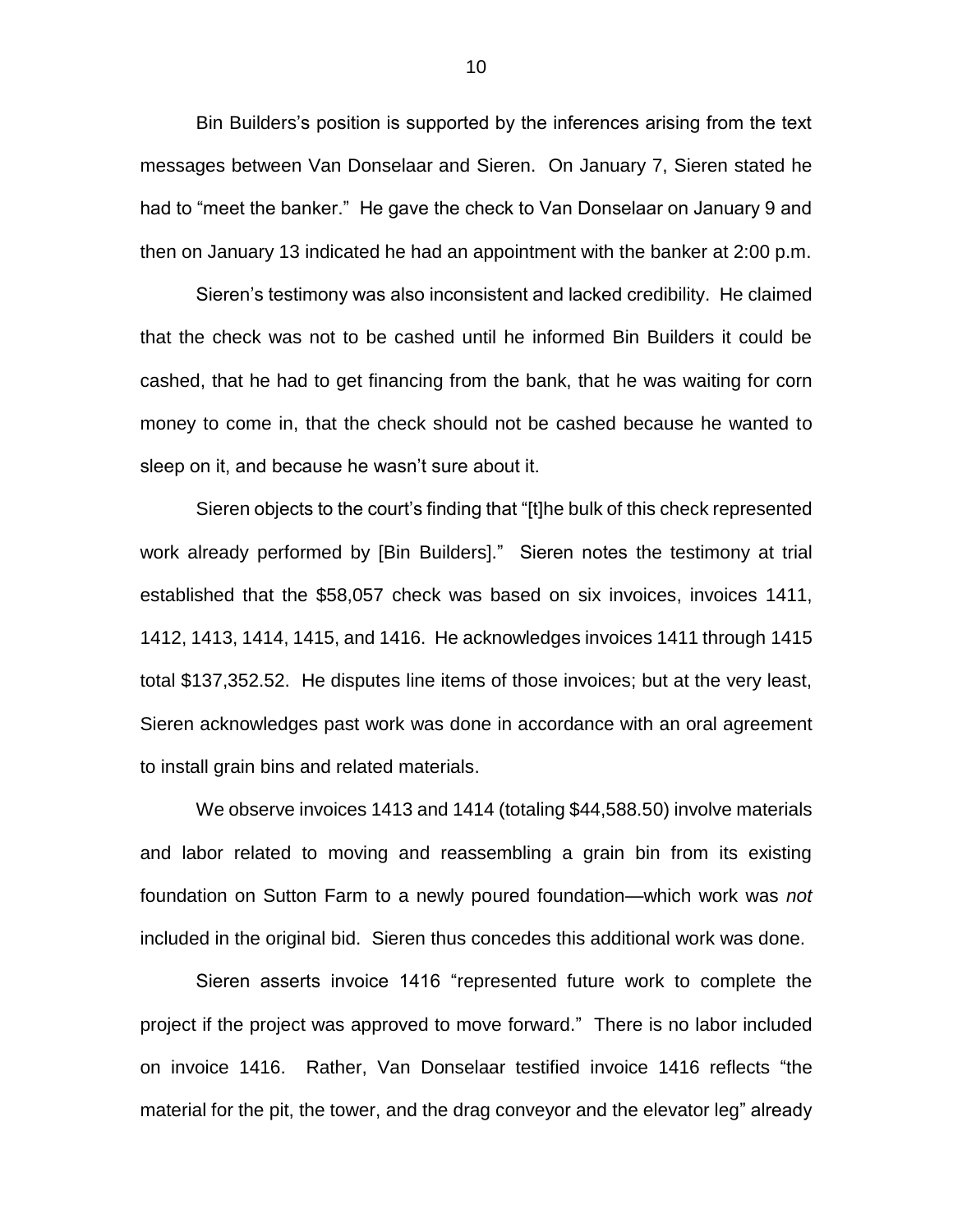purchased by Bin Builders in accordance with the project as bid in June 2014. 6 Van Donselaar testified the items still in Bin Builders's possession for the project, 7 some of which were manufactured specifically for this project, were of little value to others, estimating the most he would be able to sell the items for was \$1800.

Both Van Donselaar and his coworker, Brian John Van Der Wal, testified that when Bin Builders ceased working on Sieren's project in November 2014 the bins were ready for corn storage.<sup>8</sup> There is substantial evidence supporting the trial court's finding that the "bulk of the money in question had to do with services already performed."

As noted above in section I, the invoices provided to Sieren totaled \$164,139.32 with a balance remaining of \$66,139.32. The parties agreed to adjustments to the invoices and agreed Sieren would pay \$58,057. Sieren signed and dated a check in that amount but later stopped payment. We affirm the trial court's judgment for the dishonored check.<sup>9</sup>

*D. Counterclaims.* Sieren next argues the trial court erred in ruling against him on his claims of breach of contract and negligence. The trial court found Sieren and his claims lacked credibility. "Determinations of credibility are in most instances left for the trier of fact, who is in a better position to evaluate it." *State v.* 

 $6$  The labor and additional items that would need to be purchased to complete the project were provided by Van Donselaar to Sieren in an additional bid of \$34,919. But the project did not proceed and Bin Builders did no more work.

 $7$  Van Donselaar testified he had "portions" of the MDL 30 painted York leg (but the "expensive parts are down at Steve's"), "some trunking and the belt," a \$1300 Baldor motor, a portion of the pit drag conveyor (but "the head and the hopper is at his place"), and the pit drag motor purchased for \$1050.

<sup>&</sup>lt;sup>8</sup> Electricity still needed to be hooked up, but Bin Builders does not do electrical work.

<sup>&</sup>lt;sup>9</sup> Sieren challenges the award of attorney fees arguing only that the check was not dishonored. Having rejected his challenge, we uphold the attorney fee award. *See* Iowa Code § 625.22 (allowing attorney fees in successful action for dishonored check).